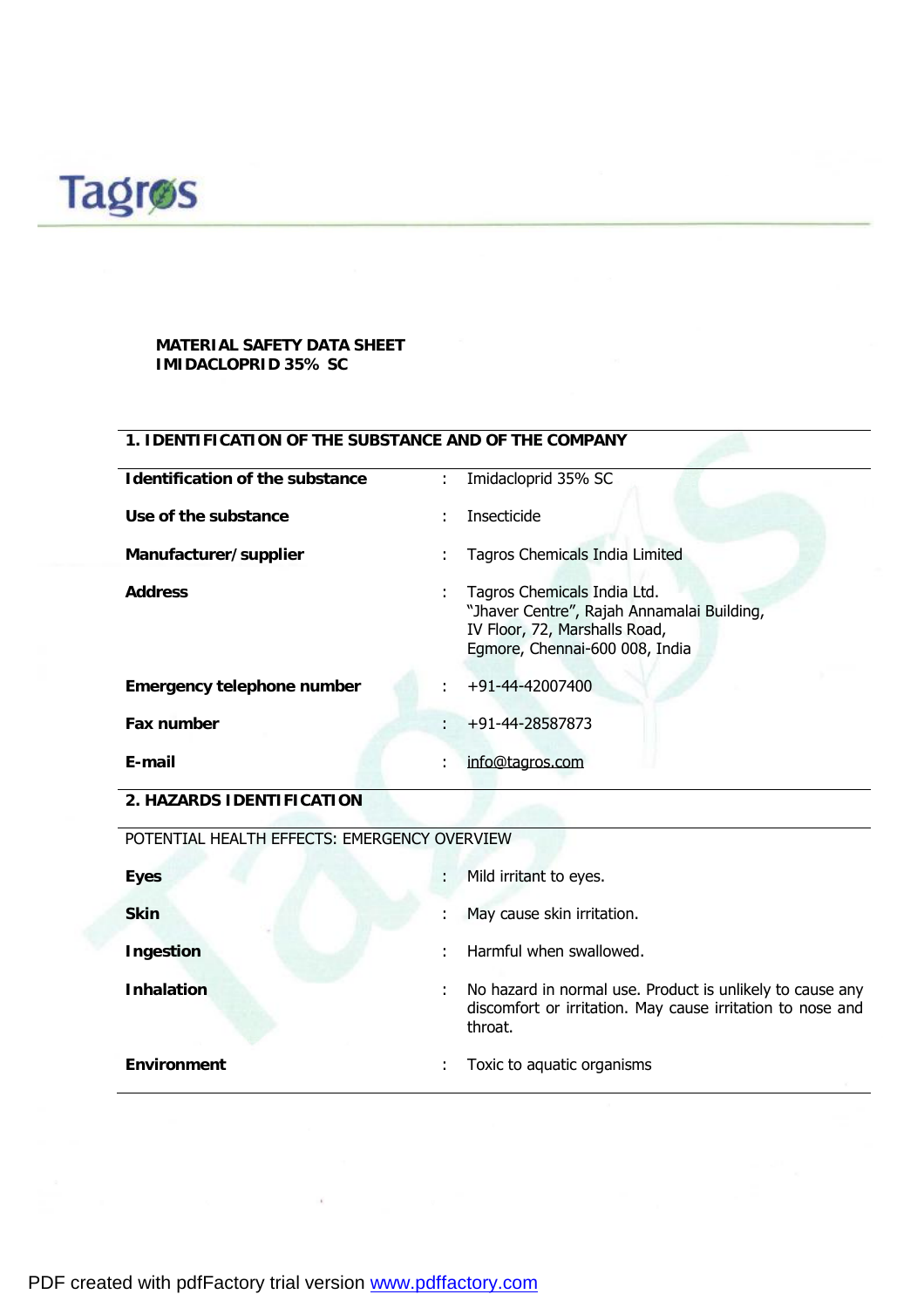

# **3. COMPOSITION / INFORMATION ON INGREDIENTS**

| <b>Chemical name</b>                                                                        | CAS No.     | EC No.    | Classification                                                                                                                                                                                                       | Con.<br>% w/v           |
|---------------------------------------------------------------------------------------------|-------------|-----------|----------------------------------------------------------------------------------------------------------------------------------------------------------------------------------------------------------------------|-------------------------|
| Imidacloprid (ISO);<br>1-(6-chloropyridin-3-ylmethyl)-N-<br>nitroimidazolidin-2-ylidenamine | 138261-41-3 | 428-040-8 | Xn; R22<br>N; R50/53                                                                                                                                                                                                 | 35.0                    |
| Others                                                                                      |             |           |                                                                                                                                                                                                                      | 65.0                    |
| <b>4. FIRST AID MEASURES</b>                                                                |             |           |                                                                                                                                                                                                                      |                         |
| Contact with eyes                                                                           |             |           | Hold eye open and rinse slowly and gently with<br>water for 15-20<br>affected eyes to bright light. Seek medical<br>advice and show the container or this material<br>safety data sheet.                             | minutes. Avoid exposing |
| Contact with skin                                                                           |             |           | Remove contaminated clothing and wash the<br>affected area with water and soap. Call a doctor<br>for treatment advice.                                                                                               |                         |
| Ingestion                                                                                   |             | water.    | Do not induce vomiting. Do not give anything by<br>mouth. Obtain medical attention immediately. If<br>the person is alert, rinse mouth thoroughly with                                                               |                         |
| <b>Inhalation</b>                                                                           |             |           | If vapours or mists have been inhaled, remove<br>the source of contamination or move victim to<br>fresh air. The patient should be kept under<br>observation and obtain medical attention if<br>irritation persists. |                         |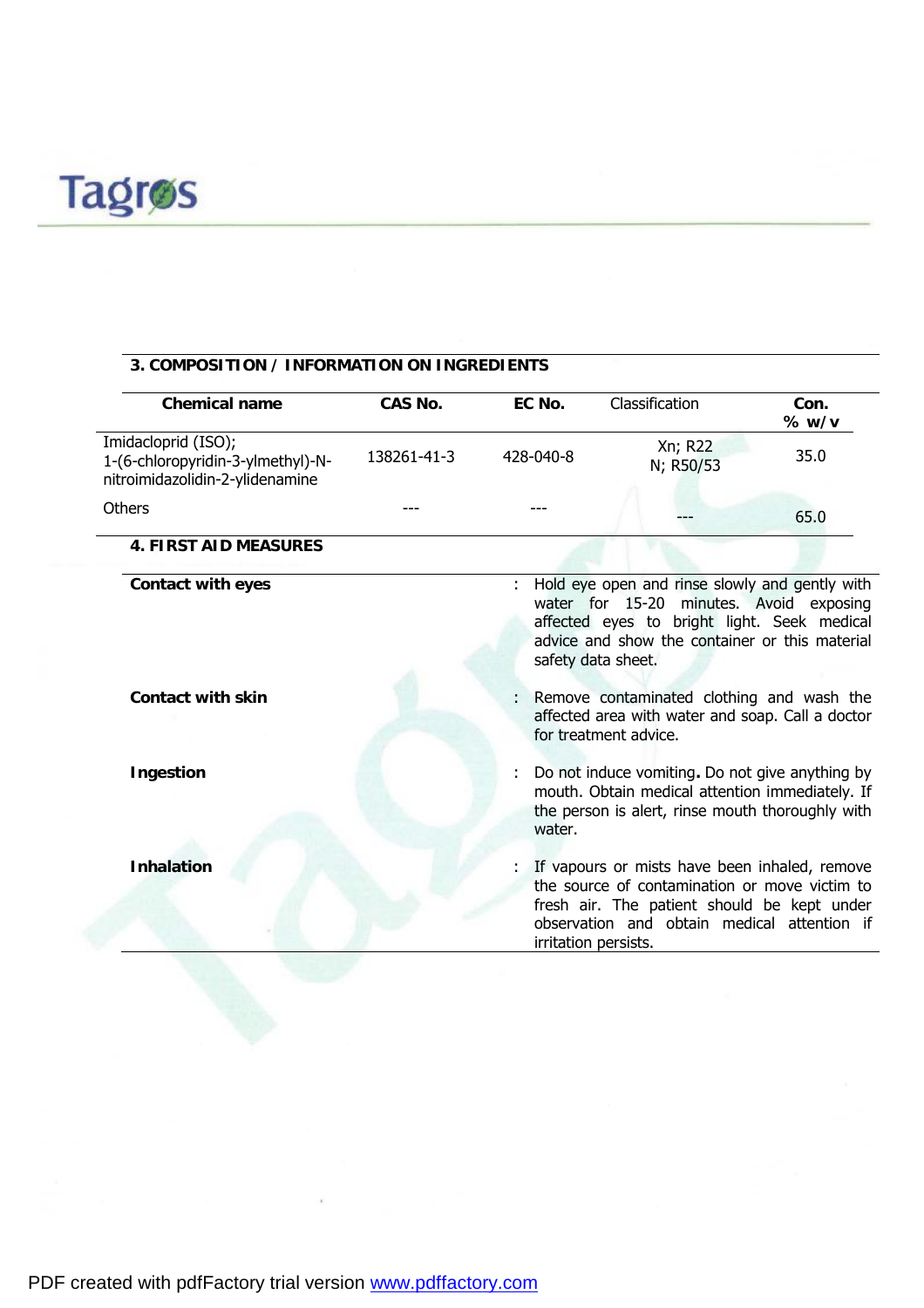

| 5. FIRE FIGHTING MEASURES              |                                                                                                                                                                                                                                                                                                                                                                                                                                                |
|----------------------------------------|------------------------------------------------------------------------------------------------------------------------------------------------------------------------------------------------------------------------------------------------------------------------------------------------------------------------------------------------------------------------------------------------------------------------------------------------|
| <b>Extinguishing media</b>             | : If product is involved in a fire, use water spray,<br>foam, dry powder, carbon dioxide or sand.                                                                                                                                                                                                                                                                                                                                              |
| Special exposure hazards               | Fire may produce irritating or poisonous vapours<br>(toxic compounds of carbon, nitrogen and<br>chlorine), mists or other products of combustion.                                                                                                                                                                                                                                                                                              |
| Protective equipment for fire-fighting | Do not breathe fumes. Wear full protective<br>clothing & self-contained breathing apparatus.                                                                                                                                                                                                                                                                                                                                                   |
| Fire fighting guidance                 | Keep out of smoke. Fight fire from upwind<br>position. Cool closed containers/tanks exposed<br>to fire with water spray. Do not allow run-off to<br>enter drains or water courses.                                                                                                                                                                                                                                                             |
| 6. ACCIDENTAL RELEASE MEASURES         |                                                                                                                                                                                                                                                                                                                                                                                                                                                |
| <b>Personal precautions</b>            | Avoid contact with spilled material or<br>contaminated surfaces. If ordinary clothing<br>becomes contaminated, remove it immediately.<br>When dealing with the spillage do not eat, drink<br>or smoke and wear personal protective clothing<br>as detailed in section 8.                                                                                                                                                                       |
| <b>Environmental precautions</b>       | Keep people and animals away. Prevent entry<br>into drains, sewers and watercourses.                                                                                                                                                                                                                                                                                                                                                           |
| Methods for cleaning up                | Small Spill: Sweep or vacuum up spillage and<br>collect in suitable container for disposal.                                                                                                                                                                                                                                                                                                                                                    |
|                                        | Large Spill: Liquid spills on floor or other<br>impervious surfaces should be contained and<br>should be absorbed with attapulgite, bentonite<br>or other absorbent clays. Collect contaminated<br>absorbent, place in plastic-lined metal drum and<br>dispose of in accordance with instructions<br>Provided. Thoroughly scrub floor or other<br>impervious surface with a strong industrial type<br>detergent solution and rinse with water. |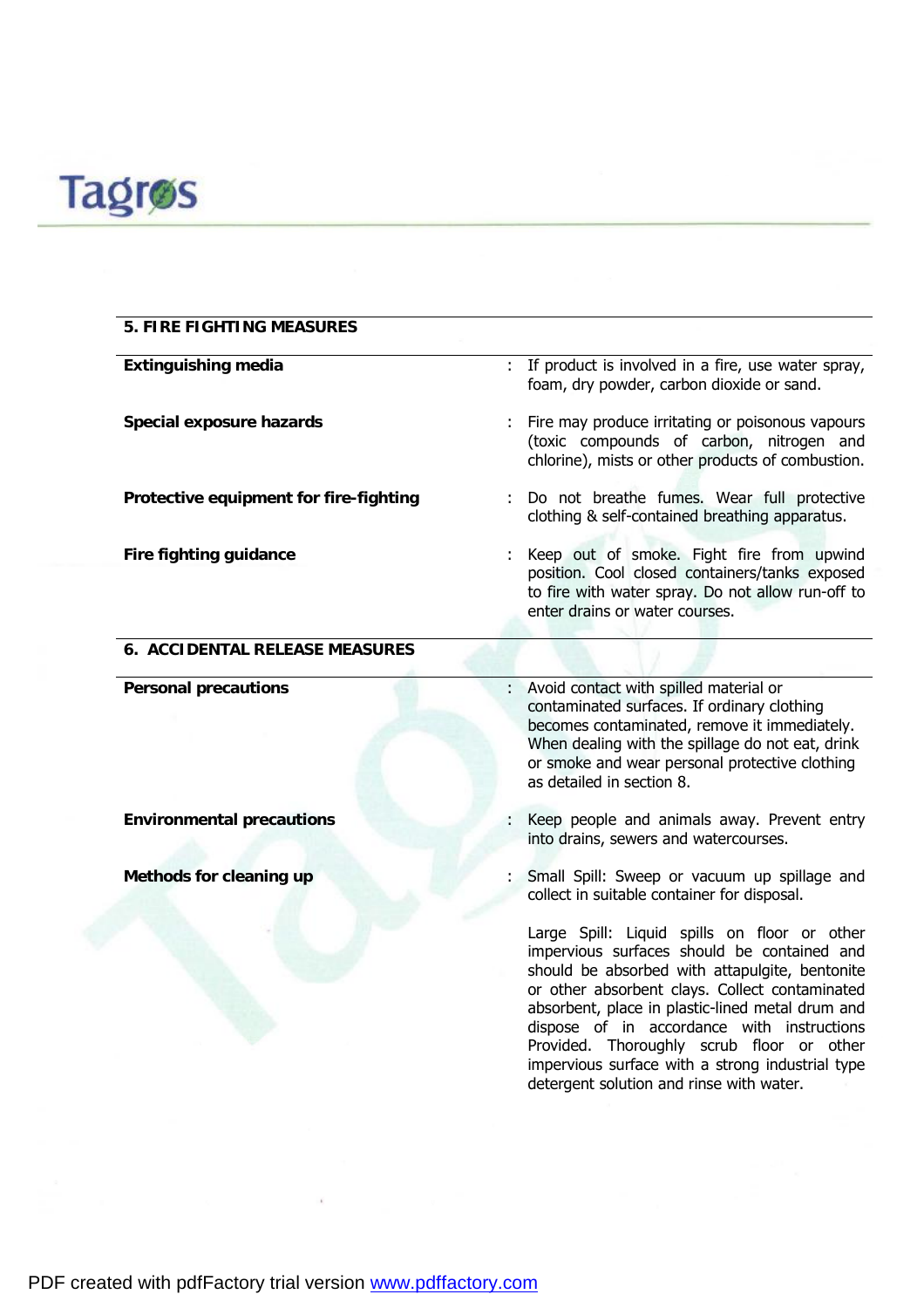

## **7. HANDLING AND STORAGE**

**Handling** : Wear chemically impervious gloves, safety glasses, goggles or face shield. Mechanical ventilation should be used when handling this product in enclosed spaces. Wash hands thoroughly with soap and water after handling and before eating, drinking, chewing gum, using the toilet. Remove personal protective equipment (PPE) immediately after handling this product. Wash the outside of gloves before removing. As soon as possible, wash thoroughly and change into clean clothing. Read all precautions and instructions on the label.

**Storage** : Store the material in a well ventilated, secure area out of reach of children and domestic animals. Do not store food, beverages or tobacco product in the storage area. Prevent eating, drinking, chewing and cosmetic application in areas where there is a potential for exposure to the material. Wash thoroughly with soap and water after handling.

neoprene rubber, polyvinyl chloride (PVC).

# **8. EXPOSURE CONTROLS / PERSONAL PROTECTION**

**Exposure limit value** : ADI: (JMPR) 0.06 mg/kg bw (2001) **Engineering controls** : Mechanical ventilation should be used when handling this product in closed spaces **Respiratory protection** : Use a NIOSH approved respirator in absence of mechanical ventilation. **Hand protection** : Wear chemical-resistant gloves such as nitrile,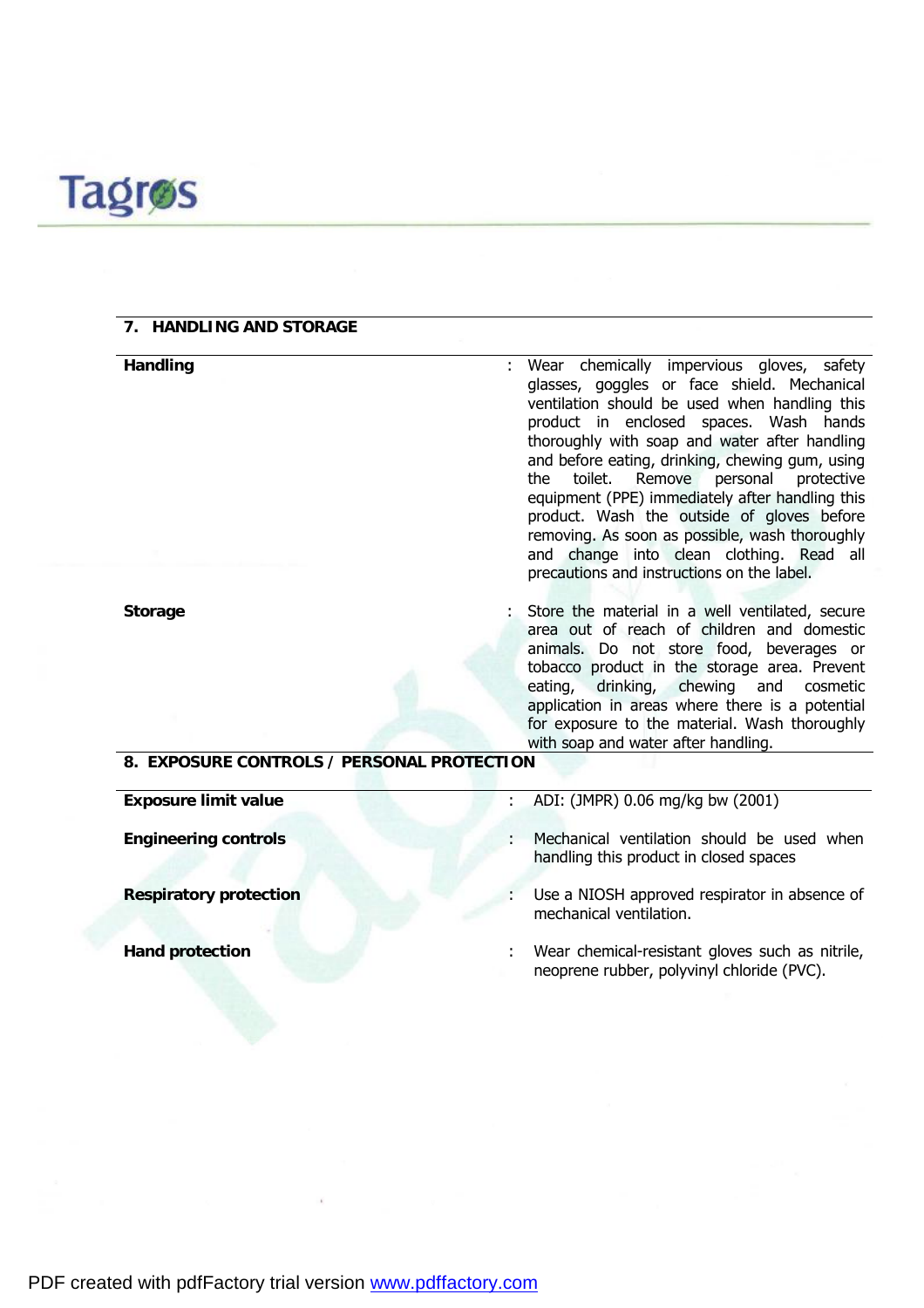# **Tagros**

| Eye protection                      | ÷ | Wear safety goggles with imperforated side<br>shield and face shield.                                                                                                                                                        |
|-------------------------------------|---|------------------------------------------------------------------------------------------------------------------------------------------------------------------------------------------------------------------------------|
| Skin protection                     | ÷ | Avoid contact with skin. Wear apron, boots and<br>full protective suit.                                                                                                                                                      |
| Environmental exposure controls     |   | Keep away from food, drink and animal feed<br>stuff. This material and its container must be<br>disposed off as hazardous waste. Avoid release<br>to the environment. Refer to<br>special<br>instructions/safety data sheet. |
| 9. PHYSICAL AND CHEMICAL PROPERTIES |   |                                                                                                                                                                                                                              |
| <b>Physical state</b>               |   | Liguid                                                                                                                                                                                                                       |

| <b>Physical state</b>   | ÷. | Liquid                                           |
|-------------------------|----|--------------------------------------------------|
| Color                   | ÷. | White to off-white                               |
| Odour                   |    | Slight characteristic                            |
| <b>Molecular Weight</b> | ÷. | 255.7 (Imidacloprid)                             |
| <b>Relative density</b> | t. | 1.15                                             |
| Solubility in water     |    | Completely miscible                              |
| <b>Persistent foam</b>  | ÷. | Maximum: 40 ml after 1 min.                      |
| Wet sieve test          | ÷. | Maximum: 0.1% retained on a 75 µm test<br>sieve. |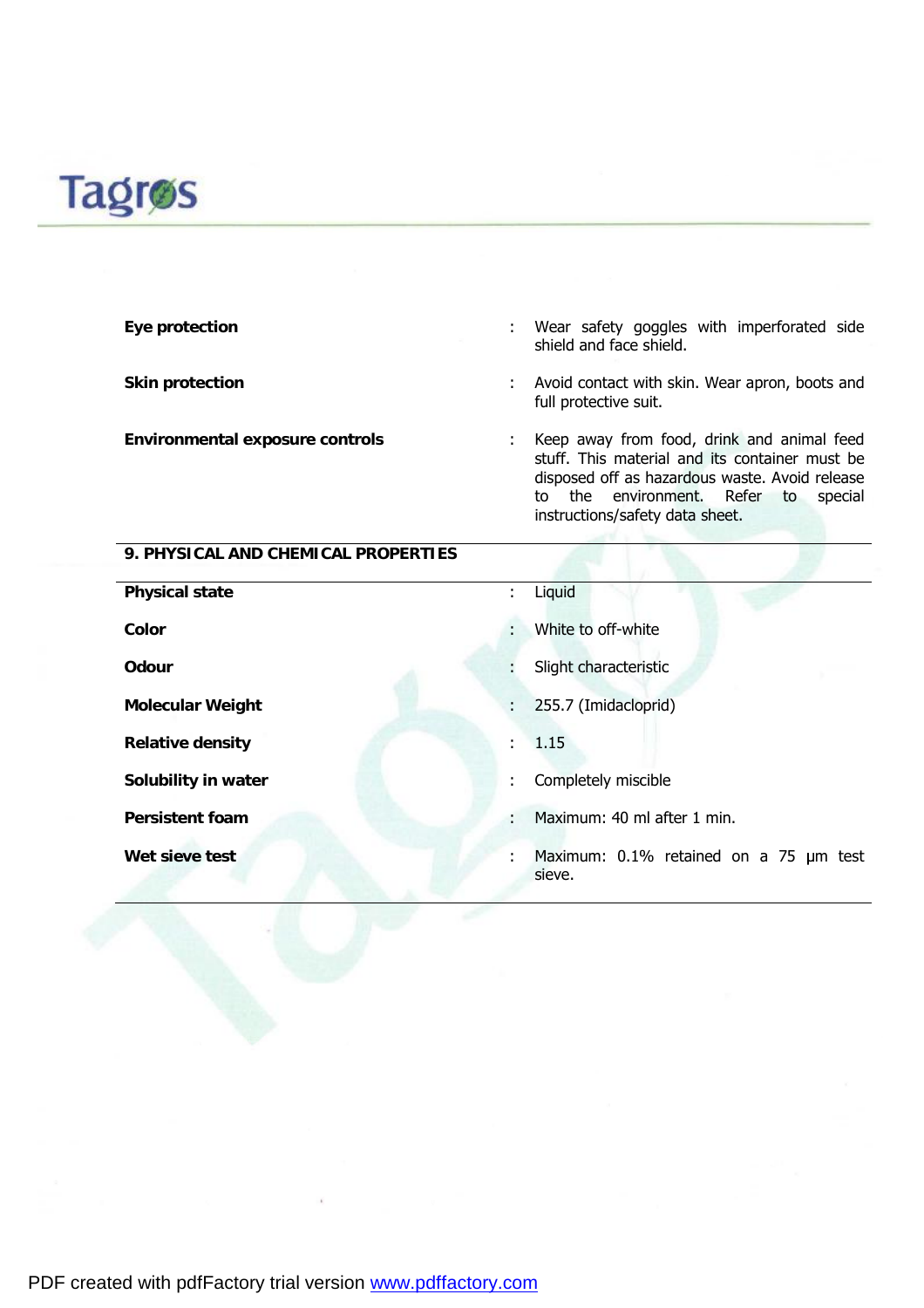

| 10. STABILITY AND REACTIVITY      |                                                                           |
|-----------------------------------|---------------------------------------------------------------------------|
| <b>Stability</b>                  | Stable for a period of 2 years under normal<br>÷<br>warehouse conditions. |
| <b>Conditions to avoid</b>        | Avoid excessive heat and flame.                                           |
| Materials to avoid                | Avoid contact with strong oxidising agents.                               |
| Incompatibility                   | Incompatible with oxidizing agents.                                       |
| 11. TOXICOLOGICAL INFORMATION     |                                                                           |
| <b>Acute toxicity</b>             |                                                                           |
| Rat LD <sub>50</sub> oral, Rats   | 695.74 mg/kg bw (technical)                                               |
| Rat LD <sub>50</sub> dermal, Rats | >2000 mg/kg bw(technical)                                                 |
| <b>Skin irritation</b>            | Non-irritant to skin of rabbits                                           |
| Eye irritation                    | Mild-irritant to eye of rabbits                                           |
| <b>Skin sensitization</b>         | Non-sensitiser to skin of Guinea pigs                                     |
| Long term studies                 |                                                                           |
| Carcinogenicity                   | Non-carcinogenic in rat and mice                                          |
| Mutagenicity                      | Non-mutagenic                                                             |
| <b>Reproductive toxicity</b>      | Non-reprotoxic and teratogenic                                            |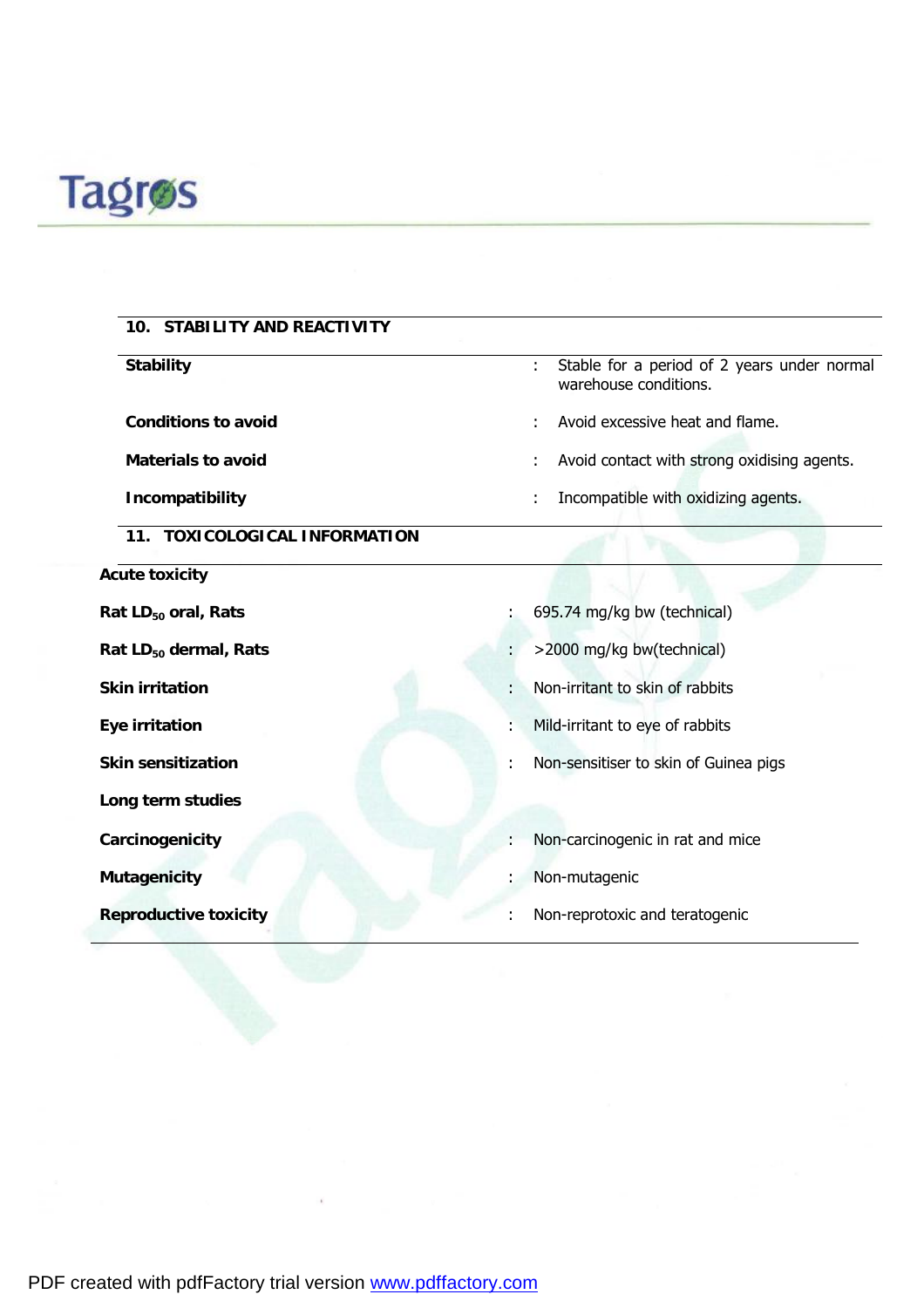

| 12. ECOLOGICAL INFORMATION             |                                                                                                                                                                                                                                  |
|----------------------------------------|----------------------------------------------------------------------------------------------------------------------------------------------------------------------------------------------------------------------------------|
| Ecotoxicity                            |                                                                                                                                                                                                                                  |
| Fish, golden orfe                      | : $LC_{50}$ (96 h): 237 mg/l (Imidacloprid)                                                                                                                                                                                      |
| Daphnia magna                          | : $LC_{50}$ (48 h) 85 mg/l (Imidacloprid)                                                                                                                                                                                        |
| Algae, Pseudokirchneriella subcapitata | $\colon$ EC <sub>50</sub> : >100 mg/l (Imidacloprid)                                                                                                                                                                             |
| <b>Bees</b>                            | : Imidacloprid is harmful to honeybees by direct contact,<br>but no problems expected when not sprayed into<br>flowering crop or when used as a seed treatment.                                                                  |
| Earthworms, <i>Eisenia foetida</i>     | $LC_{50}$ : 10.7 mg/kg dry soil. (Imidacloprid)                                                                                                                                                                                  |
| <b>Birds, Japanese Quails</b>          | $LD_{50}$ : 31 mg/kg (Imidacloprid)                                                                                                                                                                                              |
| <b>Mobility</b>                        | Imidacloprid and soil metabolites are to be classified as<br>immobile; leaching into deeper soil layers is not to be<br>expected if Imidacloprid is used as recommended.                                                         |
| Persistence and degradability          | : Environmental DT50 c. 4 h. Besides sunlight, the<br>microbial activity of a water/sediment system is an<br>important factor for the degradation of Imidacloprid.                                                               |
| 13. DISPOSAL CONSIDERATIONS            |                                                                                                                                                                                                                                  |
| Product disposal                       | Do not empty into drains or waterways. Disposal of<br>÷.<br>product would usually be by incineration in an<br>appropriate licensed commercial incinerator. Advice<br>may be obtained from local waste regulation<br>authorities. |
| <b>Container disposal</b>              | Puncture container to avoid re-use. Dispose of empty<br>container in a sanitary landfill or by incineration, or, if<br>allowed by local authorities, by burning.                                                                 |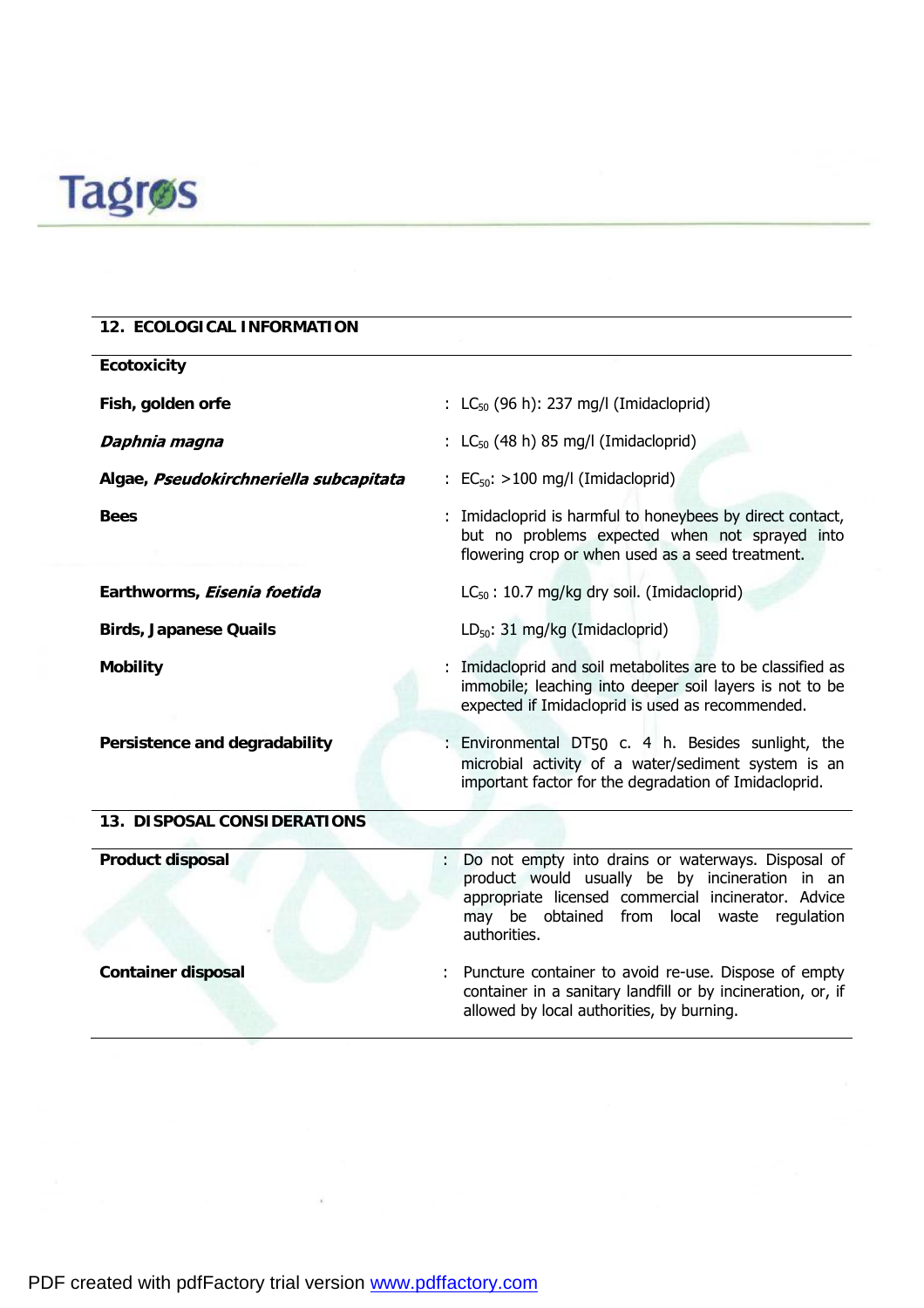

| 14. TRANSPORT INFORMATION     |                                                                                                                                                                                                                                                                                                                                                                                                                                                                                                                                                             |
|-------------------------------|-------------------------------------------------------------------------------------------------------------------------------------------------------------------------------------------------------------------------------------------------------------------------------------------------------------------------------------------------------------------------------------------------------------------------------------------------------------------------------------------------------------------------------------------------------------|
| <b>UN number</b>              | : 2902                                                                                                                                                                                                                                                                                                                                                                                                                                                                                                                                                      |
| <b>UN class</b>               | 6.1                                                                                                                                                                                                                                                                                                                                                                                                                                                                                                                                                         |
| UN packaging group            | III                                                                                                                                                                                                                                                                                                                                                                                                                                                                                                                                                         |
| <b>Proper Shipping Name</b>   | PESTICIDE , LIQUID, TOXIC, NOS                                                                                                                                                                                                                                                                                                                                                                                                                                                                                                                              |
| <b>Additional information</b> | Imidacloprid designated as marine pollutant.                                                                                                                                                                                                                                                                                                                                                                                                                                                                                                                |
| 15. REGULATORY INFORMATION    |                                                                                                                                                                                                                                                                                                                                                                                                                                                                                                                                                             |
| Classification                | Xn: Harmful<br>N: Dangerous for the environment                                                                                                                                                                                                                                                                                                                                                                                                                                                                                                             |
| <b>Risk Phrases</b>           | R20/22: Harmful by inhalation and if swallowed.<br>R 21: Harmful in contact with skin.<br>R 36/37/38: Irritating to eyes, respiratory system and<br>skin.<br>R50/53: Very toxic to aquatic organisms and may cause                                                                                                                                                                                                                                                                                                                                          |
|                               | long-term adverse effects in the aquatic environment.                                                                                                                                                                                                                                                                                                                                                                                                                                                                                                       |
| <b>Safety Phrases</b>         | S1/2: Keep locked up and out of reach children.<br>S13: Keep away from food, drink and animal feeding<br>stuffs.<br>S24/25: Avoid contact with skin and eyes.<br>containment<br>S57:<br>Use appropriate<br>avoid<br>to<br>environmental contamination<br>S60: This material and its container must be disposed<br>of as hazardous waste<br>S61: Avoid release to the environment. Refer to special<br>instructions/safety data sheets<br>S62: If swallowed, do not induce vomiting: seek<br>medical advice immediately and show this container or<br>label. |
| Reference regulation          | Regulation (EC) No 1907/2006                                                                                                                                                                                                                                                                                                                                                                                                                                                                                                                                |